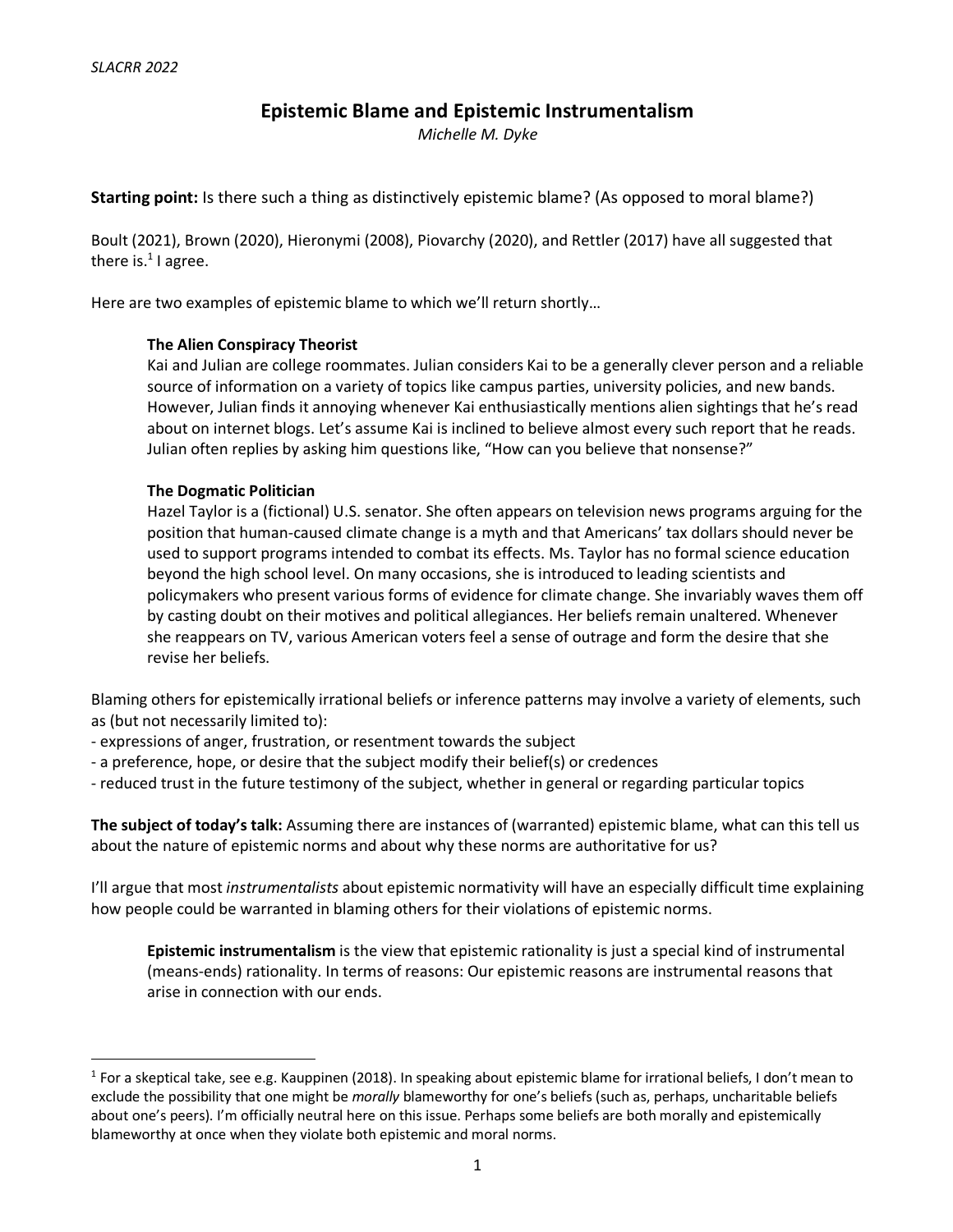#### *SLACRR 2022*

I'll make a case for this in Sections 1 and 2, focusing on two common varieties of instrumentalism. I suggest that the *epistemic blame objection* to instrumentalism that I'm proposing is especially forceful because it targets both versions.

#### *Why would anyone be drawn to epistemic instrumentalism in the first place?*

Instrumentalism is perceived as being especially compatible with a wholly naturalist worldview. It (allegedly) can avoid the kinds of commitments, such as to metaphysically odd normative properties or irreducibly normative principles, that are often considered objectionable in the case of *moral* realism.2

*Is this the end of the road for instrumentalists?* Not necessarily! In recent work, I've sketched a novel and distinctively collective version of epistemic instrumentalism. On this view, we possess epistemic reasons in light of our membership in a variety of communities with epistemic ends. In the final Section 3, I'll explore how this view could provide the starting point of an appealing account of our standing to (epistemically) blame.

## **I. Epistemic Blame and "Intellectualist" (or Cognitive-Goal) Versions of Instrumentalism3**

In order to argue that the phenomenon of warranted epistemic blame poses a problem for both versions of instrumentalism, I'll use a working account of two necessary conditions for warranted epistemic blame:

- 1. The subject of blame must have violated some epistemic norm, and
- 2. The one expressing blame must have the standing to do so.<sup>4</sup>

Kelly (2003) argues against the following view:

The **Instrumentalist Conception**: "epistemic rationality is a species of instrumental rationality, viz. instrumental rationality in the service of one's cognitive or epistemic goals" (p. 612, emphasis added) On this simple first version of instrumentalism, one possesses epistemic reasons to form beliefs (etc.) when, and because, doing so will promote the epistemic ends that one has, such as (perhaps) the goal of increasing one's store of true beliefs.

My objection this first form will be fairly quick. As Kelly (2003) has argued, what makes this view implausible is that most people do not possess the right sorts of lofty, intellectual goals that they would need to have in order for their own ends to be the source of all of the epistemic reasons we're inclined to attribute to them. Our cognitive goals tend to be particular (e.g. a desire to learn how to get to the ballpark, or be informed of current events) rather than general (e.g. a concern for all truths).

This means, on this view, that in many plausible instances of warranted epistemic blame, not even condition 1 (that is, violation of an epistemic norm) can be met!

Recall Kai, our alien conspiracy theorist. Suppose he lacks ends like *maximizing his store of true beliefs*. His actual cognitive ends may include things like *finding all blog reports of alien sightings*. Is it appropriate for Julian to blame him for forming beliefs on what seems to him like insufficient evidence? This first kind of instrumentalist will have difficulty explaining the basis for a "yes" answer.

My epistemic blame objection to instrumentalism goes further than Kelly's original argument in raising problems for other, more independently appealing, forms of instrumentalism…

<sup>&</sup>lt;sup>2</sup> See esp. Mackie's (1977) objections to realism about value. For discussion of this consideration in favor of epistemic instrumentalism, see Côté-Bouchard (2015), Kelly (2003), Laudan (1990), Lockard (2011), and Quine (1986).

<sup>&</sup>lt;sup>3</sup> The terms "intellectualist" vs. "pragmatist" come from Lockard (2011).

 $4$  Piovarchy (2020) endorses a version of (1). Boult (2021) endorses a version of (2).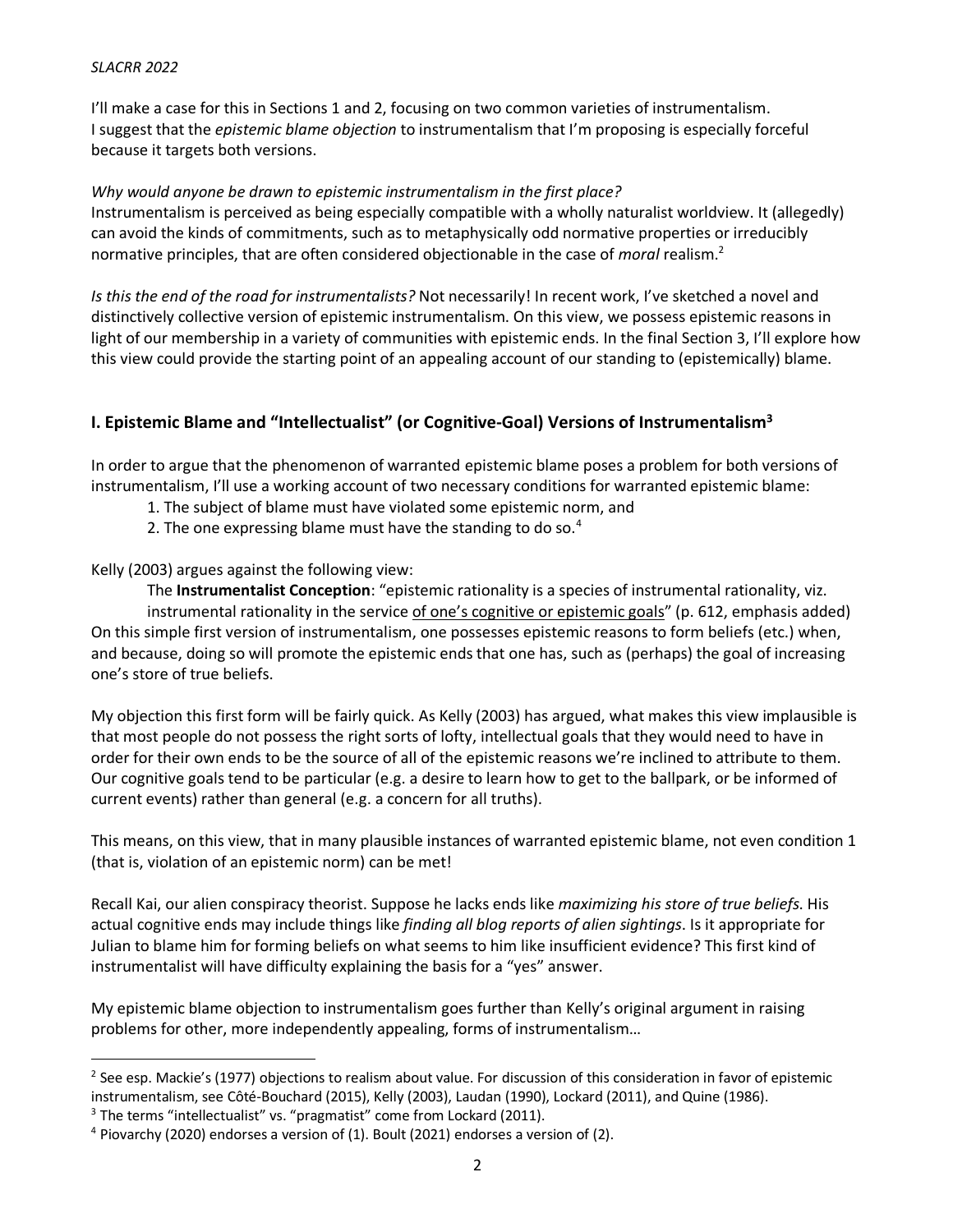## **II. Epistemic Blame and "Pragmatist" (or Useful-Rule) Versions of Instrumentalism**

#### **Kornblith (1993) defends the following view:**

Precisely because our cognitive systems are required to perform evaluations relative to our many concerns, and to perform these evaluations accurately, the standards by which we evaluate these cognitive systems themselves must remain insulated from most of what we intrinsically value, whatever we may value. This provides a reason to care about the truth whatever we many otherwise care about. It also provides us with a reason to evaluate our cognitive systems by their conduciveness to truth. And this is precisely what epistemic evaluation is all about… Have I assumed here that epistemic evaluation is measured by conduciveness to truth and nothing else? I have not. I have argued that truth is pre-eminent here; that any account of epistemic evaluation which does not give truth a central role to play is inadequate. There may still be a good deal of room for other factors to play a role… And it is just this kind of discussion which lends substance to debates about the dimensions of epistemic evaluation. (1993: 372-3)

On this view, systems of epistemic norms are authoritative for us because truth-conducive cognitive processes help us to achieve all of our ends, *whatever those ends are* (like buying the right toaster).

This view may seem like the most independently plausible version of epistemic instrumentalism, since it doesn't require attributing lofty epistemic goals to all human beings as a condition for their possessing epistemic reasons for belief.

**I wish to claim that views like Kornblith's leave it mysterious why we would ever have the** *standing* **to blame others for their violations of epistemic norms.** (Standing was condition 2 for warranted epistemic blame.)

Why is that? Consider **The Dogmatic Politician.** Let's suppose Hazel Taylor does not have either the general goal of *maximizing her store of true beliefs*, or the more particular goal *of updating her scientific beliefs on the basis of expert testimony from scientists*. Suppose that she does care a lot about getting re-elected, and that she represents a state where her core constituency is suspicious of academic expertise and climate change. When she refuses to revise her beliefs in response to expert testimony, she violates an epistemic norm. (Condition 1 for warranted epistemic blame is satisfied.)

Yet if she *can\** continue to violate that norm in the specific context of political discussions of climate change without too thoroughly straying from the use of truth-conducive cognitive processes in her everyday life, then she may on the whole be *more* effective in pursuing all of her *own* intrinsic interests (including exciting her constituency and retaining power) than would be allowed by her perfect adherence to epistemic norms.

If some of Hazel Taylor's TV viewers blame her for violating norms that require deference to expert testimony, it appears they feel entitled to a state of affairs in which Hazel Taylor adheres *more* perfectly to epistemic norms and is *less* effective at achieving her own goals. But why would that be appropriate? Recall that for Kornblith, the *authority*, for us, of epistemic norms is supposed to be fully derived from *our own ends*.

So what's missing? What is Hazel Taylor expected to do by those who blame her, and what is her normative failing? Why might viewers feel entitled to Ms. Taylor's adherence to the rules of epistemic rationality?

If epistemic blame can be warranted in cases like these, then Kornblith's view of epistemic normativity is missing something important.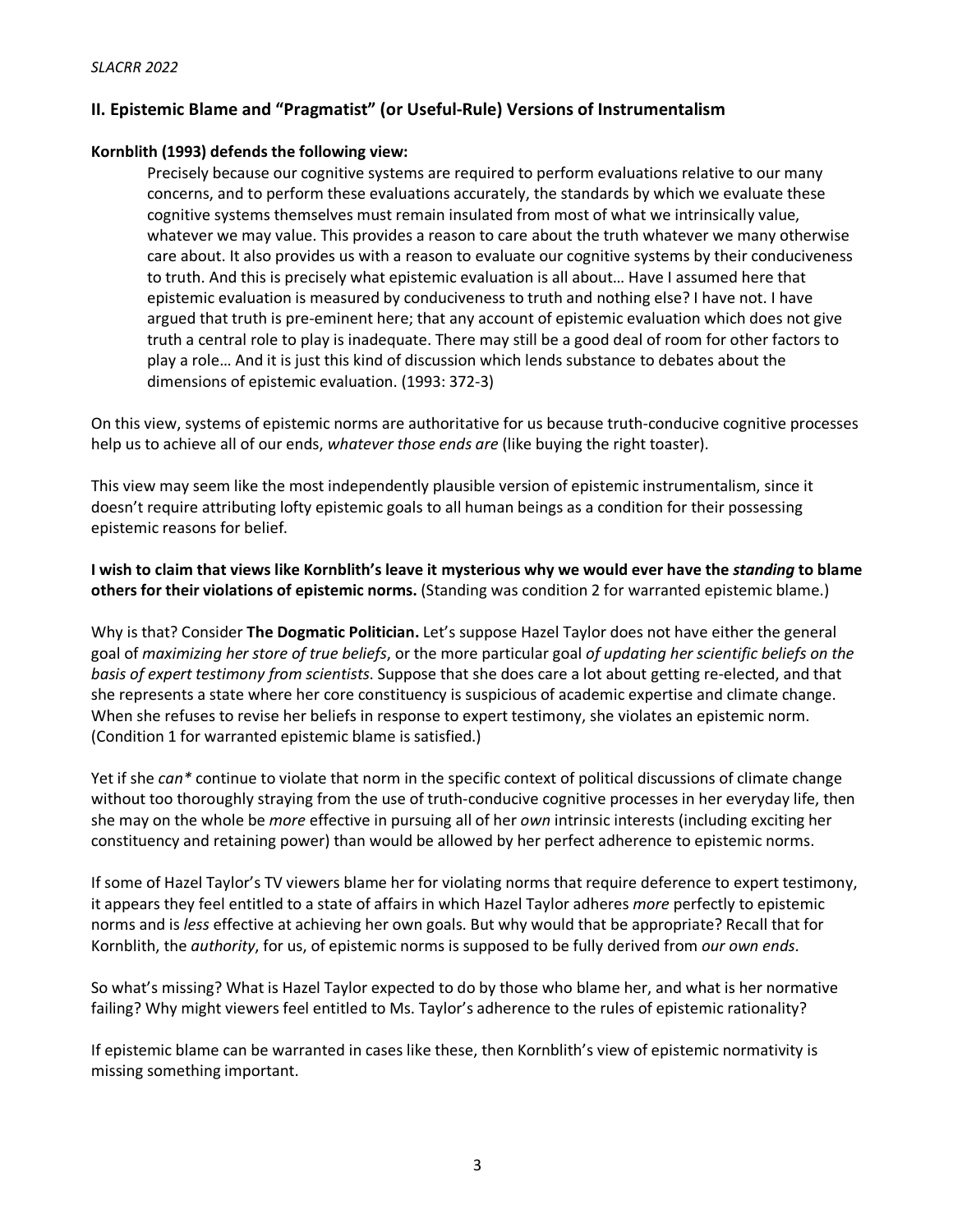## **III. The Collective Instrumentalist View and Standing to (Epistemically) Blame**

General Question: When (and why) do we have the standing to blame others for violations of norms?

Here's one simple answer that will *not* work:

 We generally (excepting when special conditions obtain) have the standing to blame others for violating all and only those particular norms *that apply to both of us*.

Counterexamples (not necessary): child blaming a parent, client-professional, patient-doctor

These cases help to highlight the (surprisingly difficult) question of when norm compliance is "owed" to others.

### **So what** *is* **needed in order for us to have the standing to direct epistemic blame towards others?**

I've proposed elsewhere a collective version of epistemic instrumentalism according to which we possess epistemic reasons in light of our membership in epistemic communities, where the epistemic ends that give rise to those reasons are attributed directly to the community as a whole. $5$ 

On this view, epistemic reasons derive their force from the community's epistemic ends, not our own ends.

I argue elsewhere that this view avoids Kelly's (2003) objection (since I do not need to make assumptions about the epistemic goals of individual agents) and is independently motivated (e.g. by a tradition within the philosophy of science of emphasizing the collective nature of inquiry, as well as Dogramaci's (2012, 2015) work on the function of everyday epistemic evaluations).

Notice that in the cases of **The Alien Conspiracy Theorist** and **The Dogmatic Politician**, Kai and Hazel Taylor regulate their beliefs in ways that impede their epistemic communities' ends of enabling the acquisition and sharing of reliable information on subjects of interest and importance to the community.

Kai's peer testimony, at least on the particular subject of aliens, is highly unreliable.

 Not only is Hazel Taylor's testimony regarding climate change unreliable; she is impeding the transfer of information from reliable sources to non-experts by casting herself in the position of an authority on the subject and voicing a view, based on inadequate evidence, that opposes that of the experts'.

Blame clearly comes in degrees. **Here's a thought**: The degree of epistemic blame that is warranted varies with the extent to which one impedes the epistemic goals of the community. This would make a minor infraction like Kai's (being prone to endorsing conspiracy theories on one particular subject matter) deserving of less blame than is warranted in Hazel Taylor's case.

#### **In summary, the key suggestions of this more speculative final section are:**

1. For A to have the standing to direct epistemic blame towards B, A and B must be members of an epistemic community.

 <sup>5</sup> Dyke, Michelle M. (2021). "Could our epistemic reasons be *collective* practical reasons?" *Noûs, <sup>55</sup>*(4), 842-862.